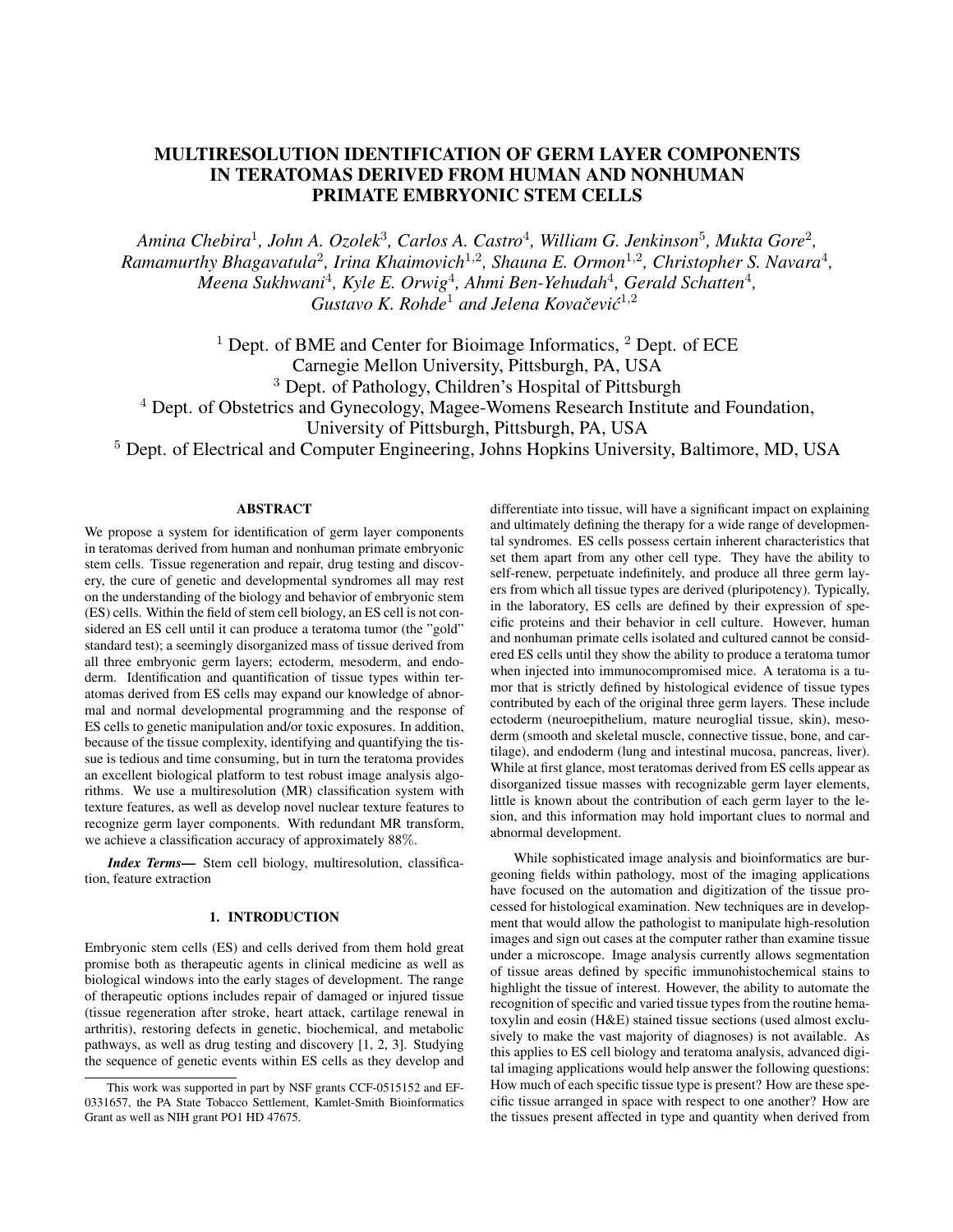

Fig. 1. Sample H&E-stained images from each tissue class: (a) bone, (b) mesenchyme (embryonic connective tissue), (c) myenteric plexus, (d) necrotic tissue, (e) skin, and (f) striated muscle.



Fig. 2. Overview of the proposed H&E-stained tissue recognition system. The input is an H&E-stained image of one of the six tissue classes given in Fig. 1. The multiresolution (MR) nature of the system is accomplished through the MR decomposition block, after which all the processing is done in MR subspaces. We use  $T_3$  features [4] and propose new nuclear texture features (see Fig. 4). The classifier is a simple neural network one. We use two versions of the weighting algorithm (open form and closed form). The output is the tissue class label.

ES cells that have been manipulated genetically, biochemically, and environmentally (that is, by drugs or toxins)? The ability to accurately detect and quantify specific tissue types will allow detection of species-specific differences in developmental programming and enable accurate three-dimensional reconstruction of teratomas and precise correlation with high-resolution MRI.

Since the teratoma contains many varied tissue types, the first step in this direction is to actually recognize these specific tissues types, a classification problem in image analysis. In our previous work [5, 4, 6, 7], we found that classifying in multiresolution (MR) subspaces adds to the discriminative power of a classification system. Moreover, based on our previous experience, modified Haralick texture features [4] (our improvement of the known Haralick texture features), were typically sufficient for high classification accuracies on those data sets (in the mid to upper 90s). The complex nature of the images in this work makes it unlikely that the texture features alone could produce such high accuracies.

In this work, we use our MR classification algorithm to design a system to recognize tissue types within teratomas derived from ES cells. We will show that MR classification again outperforms the nonMR one. We test various MR decomposition modules (bases and frames) and then develop a novel feature set for specific use in recognizing tissues in H&E stained images.

## 2. ADAPTIVE MULTIRESOLUTION CLASSIFICATION

This recognition problem can be posed as follows: Given an H&E stained image of a specific tissue type, output the label of that type. As in our previous work [4], we observe that these types of images (see Fig. 1) seem to possess a fair amount of features localized in space as well as frequency, leading us to hypothesize that classifying in MR subspaces would help discriminate tissues.

To that end, we developed an automated and adaptive MR classification algorithm [4]. This system adds MR decomposition in front of a generic classification consisting of feature extraction and classification in each MR subspace, yielding local decisions which are then combined into a global decision using an adaptive weighting procedure (the white blocks in Fig. 2). This system has proven accurate for various classification tasks [5, 4, 6, 7]; we now briefly describe it.

Multiresolution Block. In our classification system, any MR transform can be used, which we divide into two classes: nonredundant MR transforms (MR bases, MRBs) and redundant MR transforms (MR frames, MRFs). In particular, for MRBs, we used the discrete wavelet transform (DWT), while for MRFs we used the most redundant one, the stationary wavelet transform (SWT). (Note that here, we use all the subbands of the decomposition tree, not only the leaves, and thus, it might be abuse of language to call a transform a DWT. For example, for 2 levels, we have a total of  $S = 21$  subbands (original image  $+4$  subbands at the first level  $+16$  subbands at the second level).)

Feature Extraction. Features are numerical descriptors that characterize the input data, usually in a lower-dimensional space. We focus on the following feature sets:

*Haralick Texture Features*  $(T_1)$ . These features are calculated using four co-occurrence matrices [8]: 1)  $P_H$  (horizontal nearest neighbors), 2)  $P_V$  (vertical nearest neighbors), 3)  $P_{LD}$  (left diagonal nearest neighbors), and 4)  $P_{RD}$  (right diagonal nearest neighbors). Haralick calculates 13 measures on each of these four matrices. A  $T_2$  set was also available but not found to be useful.

*New Texture Feature Set* T3*.* We found that the Haralick texture features seem to possess the most discriminative power, so we examined these more closely. We changed the way that Haralick combines the initial four sets of features as  $P_H$  and  $P_V$  are fundamentally dif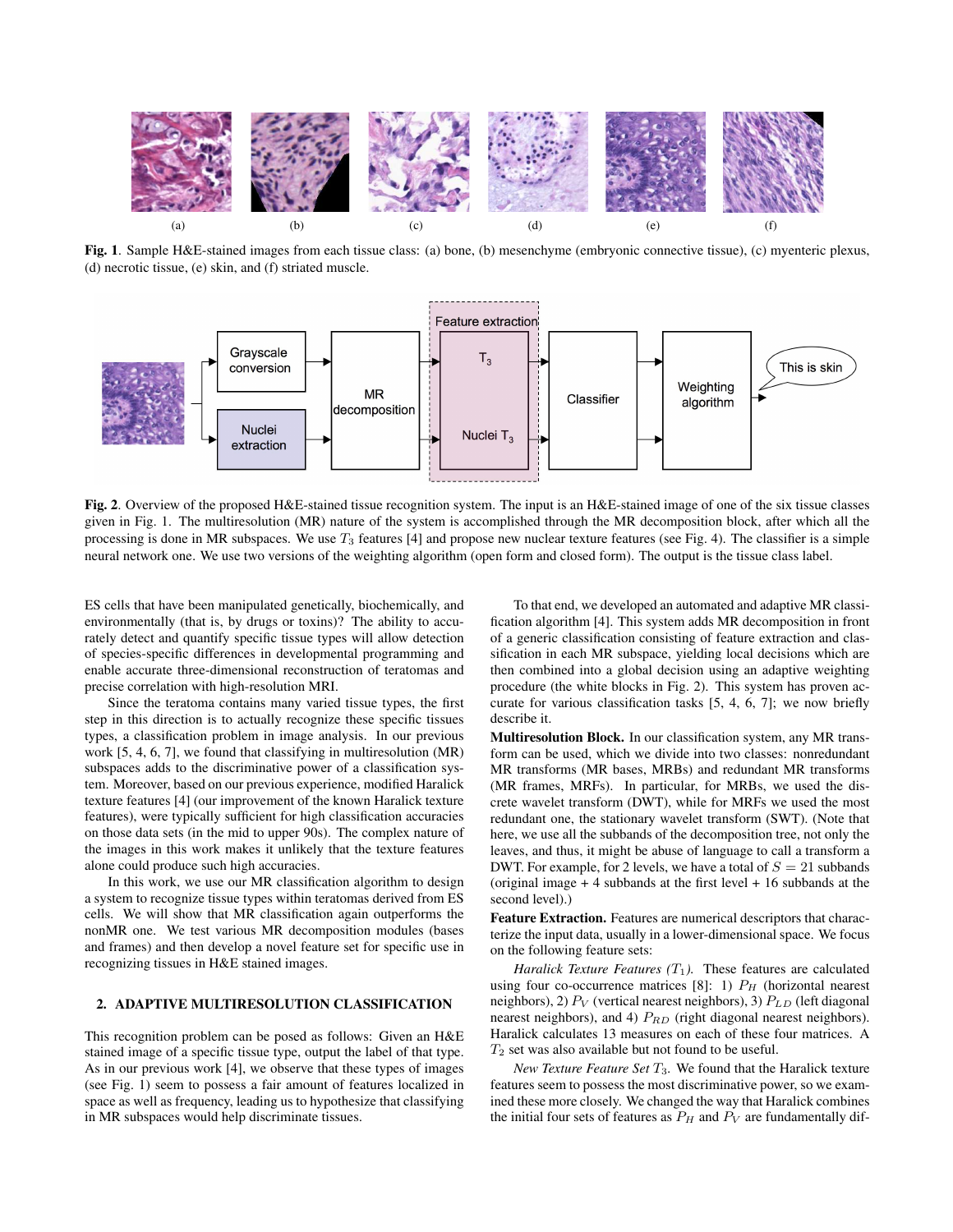ferent from  $P_{LD}$  and  $P_{HD}$ , because adjacent neighboring pixels are spatially closer than diagonal neighboring pixels. Therefore, instead of averaging the features from all four sets, we create our first set of 13 features by averaging horizontal and vertical measures, and a second set of 13 features by averaging diagonal measures, resulting in a new feature set  $T_3$  with 26 features [4].

Neural Networks (NN). We used a two-layer NN classifier: The first contains a node for each of the input features, each node using the Tan-Sigmoid transfer function, while the second contains a node for each output and uses a linear transfer function (no hidden layers are used). When training, each output from the second layer corresponds to a class, and each training image will have an output of 1 for the class of which it is a member and a 0 for all other classes.

Weighting Procedure. Here we combine all of the subband decisions into one (see Fig. 2). We use weights for each subband to adjust the importance a particular subband has on the overall decision made by the classification system. As the combination with no-decomposition weight equal to 1 and all other weights equal to 0 is equivalent to not using the adaptive MR system, we know that there exists a weight combination that will do at least as well as the generic classifier (when no MR is involved) in the training phase. Our goal is to decide how to find the weight vector that achieves the highest overall classification accuracy on a given data set. We developed two versions of the weighting algorithm: open form (OF) and closed form (CF).

The NN block outputs a series of decision vectors for each subband of each training image. Each decision vector  $d_s^{(r)}$  contains C numbers (where C denotes number of classes) that correspond to the "local" decisions made by the subband  $s$  for a specific image  $r$ . The classifier is evaluated using nested cross validations (five-fold cross validation in the NN block and ten-fold during the weighting process). To avoid the issue of the initial ordering of the images determining which images are grouped together for training and testing in each fold of the cross validation, we run multiple trials, each with a random initial ordering of the images.

*Open-Form Algorithm.* This is an iterative algorithm where we initialize all the weights, and for each image, a global decision vector is computed using a weighted sum of the local decisions, yielding an initial class label. If that class label is correct, we go to the next image. If it is incorrect, we look at the local decisions of each subband and adjust the weights of each subband  $s$  in a reward/punishment fashion; Those subbands making correct decisions are rewarded with an increased weight, whereas the ones making wrong decisions are punished with a decreased weight. We continue cycling through the images until there is no increase in classification accuracy on the training set for a given number of iterations.

*Closed-Form Algorithm.* The CF solution finds the weight vector w by solving a minimization problem in the least-squares sense. Assuming that  $d$  is the desired target decision vector and  $D$  the matrix grouping the local decisions of all of the subbands, we can write the minimization problem as:

$$
w_{win} = \arg\min_{w} ||d - Dw||,
$$

which possesses a closed-form solution and can be computed efficiently. Then, for a testing image  $t$ , the winning class corresponds to the index of the highest coefficient in the decision vector of  $t$ .

# 3. NOVEL NUCLEAR TEXTURE FEATURES

The classification system described in the previous section works with gray-scale intensity images. The images obtained through his-



Fig. 3. Examples of tissue and nuclear-only images. On the left, are the original images of the tissue, while on the right, the corresponding extracted images of the nuclei are shown. The top row corresponds to an image of skin and the bottom row is striated muscle.



Fig. 4. Nuclear image extraction.

tological techniques have the advantage of being highly detailed and showing distinctive features of the tissues at different resolutions. One of these important features is color. Therefore, it is important that the classification system takes advantage of all the information available from the histological images and exploits a feature as important as color. In particular, when using H&E staining, the nuclei turn a marked purplish/blue color from hematoxylin while the cytoplasm becomes varying shades of red due to exposure to eosin.

We observed that the cell nuclei have a distinctive distribution and texture depending on the tissue type. For example, nuclei in striated muscle image are mostly elongated and have the same orientation (Fig. 3(d)), whereas the nuclei in skin images are irregular with a jagged pattern (Fig. 3(b)). This prompted us to extract nuclei images from the original histological images and then compute texture features  $(NT_3)$  on these, to incorporate them in our classification system. Nuclear features in conjunction with other morphological features have also been used to classify breast cancer tumors in [9].

Fig. 4 depicts a block diagram of the nuclei extraction method; We first convert the original images from RGB to the perceptually uniform  $L^* a^* b^*$  color space. The  $L^*$  channel is the luminance channel and  $a^*$  and  $b^*$  are the chrominance (color) channels that indicate where the color falls along the red-green and blue-yellow axes, respectively. Given that the images depict mainly three colors: white, blue and pink, we then use the K-means clustering algorithm on the  $a^*$  and  $b^*$  channels to derive three clusters corresponding to those three colors. We observe experimentally that the centroid with the largest difference between its red and blue channel pixel values corresponds to the blue cluster. Finally, since the nuclei take on the dark shades of blue, we use an adaptive threshold on the luminance channel to mask the lighter shades of blue from the blue cluster image, thus obtaining the nuclei images [10].